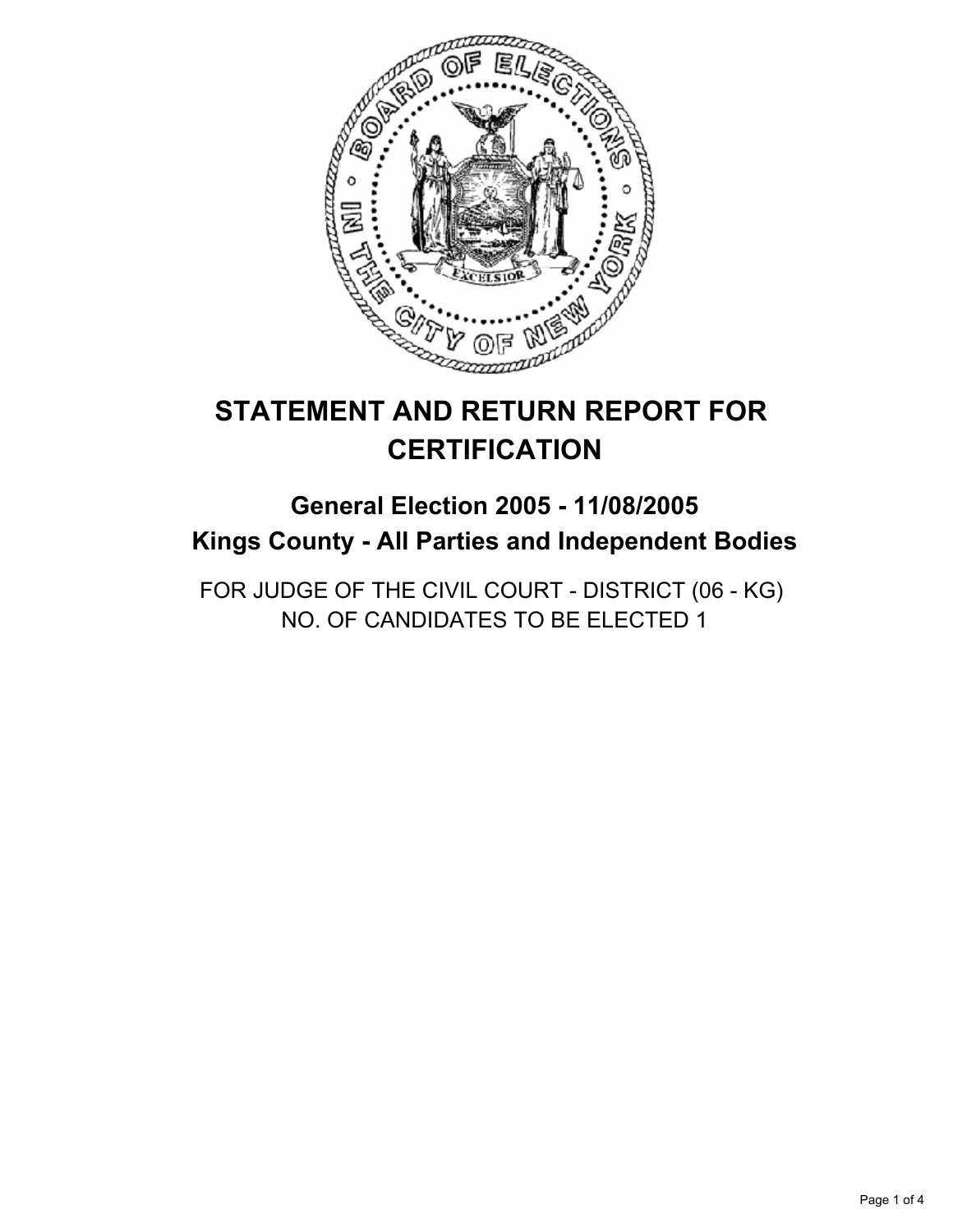

# **ASSEMBLY DISTRICT 41**

| PUBLIC COUNTER                | 1,841 |
|-------------------------------|-------|
| <b>EMERGENCY</b>              | 0     |
| ABSENTEE/MILITARY             | 23    |
| AFFIDAVIT                     | 22    |
| <b>TOTAL BALLOTS</b>          | 1,886 |
| MICHAEL GERSTEIN (DEMOCRATIC) | 744   |
| <b>TOTAL VOTES</b>            | 744   |
| UNRECORDED                    | 1,142 |

## **ASSEMBLY DISTRICT 42**

| PUBLIC COUNTER                | 13,955 |  |
|-------------------------------|--------|--|
| <b>EMERGENCY</b>              | 33     |  |
| ABSENTEE/MILITARY             | 212    |  |
| AFFIDAVIT                     | 141    |  |
| <b>TOTAL BALLOTS</b>          | 14,341 |  |
| MICHAEL GERSTEIN (DEMOCRATIC) | 6,251  |  |
| <b>TOTAL VOTES</b>            | 6,251  |  |
| <b>UNRECORDED</b>             | 8,090  |  |

## **ASSEMBLY DISTRICT 43**

| 8,055 |
|-------|
| 11    |
| 123   |
| 80    |
| 8,269 |
| 3,293 |
| 3,293 |
| 4.976 |
|       |

#### **ASSEMBLY DISTRICT 44**

| PUBLIC COUNTER                | 10,013 |
|-------------------------------|--------|
| <b>EMERGENCY</b>              | 73     |
| ABSENTEE/MILITARY             | 198    |
| AFFIDAVIT                     | 121    |
| <b>TOTAL BALLOTS</b>          | 10,405 |
| MICHAEL GERSTEIN (DEMOCRATIC) | 5,329  |
| YOSEF SAVITZKY (WRITE-IN)     |        |
| <b>TOTAL VOTES</b>            | 5,330  |
| <b>UNRECORDED</b>             | 5,075  |
|                               |        |

### **ASSEMBLY DISTRICT 45**

| PUBLIC COUNTER                | 1,346 |
|-------------------------------|-------|
| <b>EMERGENCY</b>              | 0     |
| ABSENTEE/MILITARY             | 28    |
| AFFIDAVIT                     | 12    |
| <b>TOTAL BALLOTS</b>          | 1,386 |
| MICHAEL GERSTEIN (DEMOCRATIC) | 622   |
| <b>TOTAL VOTES</b>            | 622   |
| <b>UNRECORDED</b>             | 764   |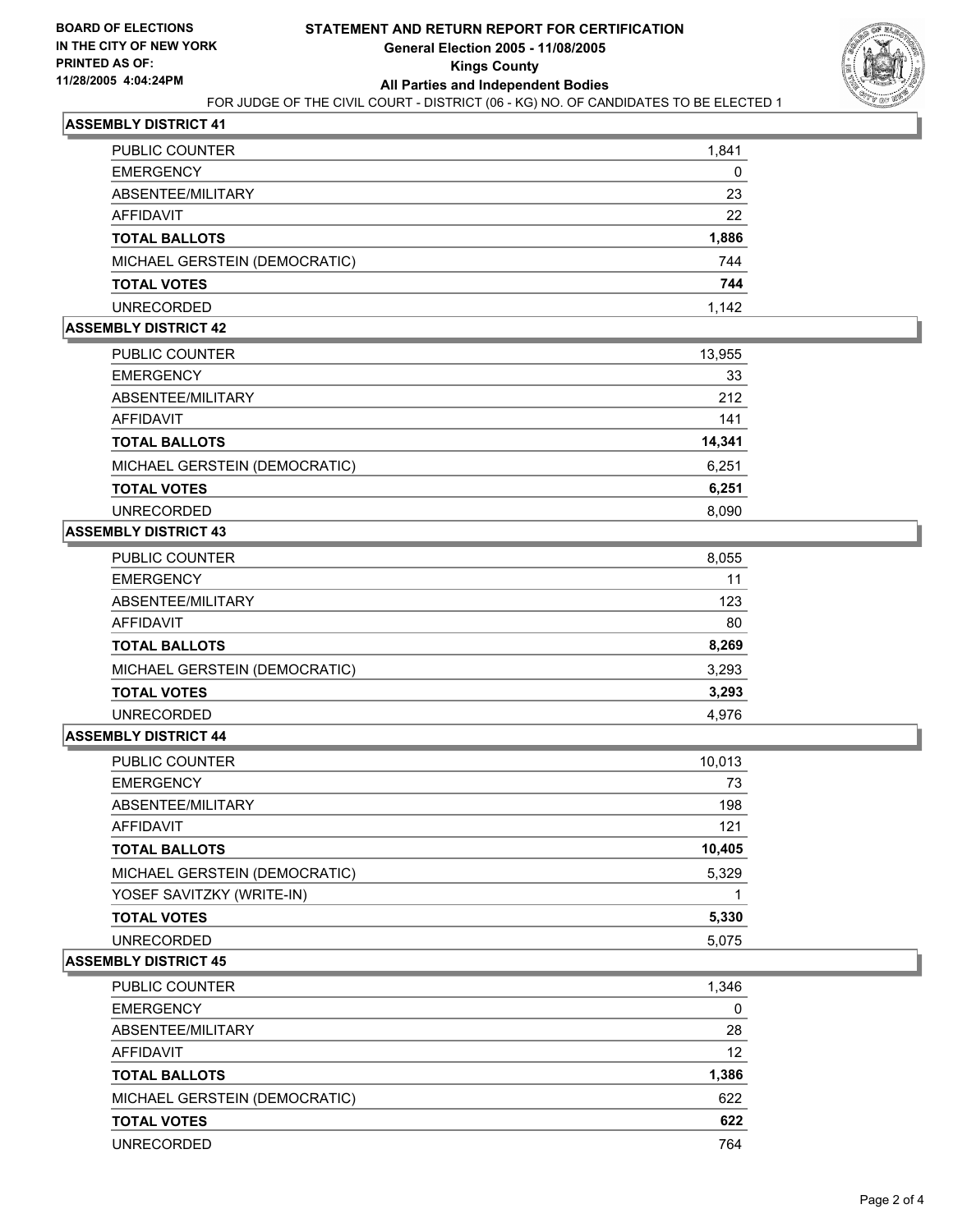

# **ASSEMBLY DISTRICT 48**

| PUBLIC COUNTER                | 1,658 |
|-------------------------------|-------|
| <b>EMERGENCY</b>              | 0     |
| ABSENTEE/MILITARY             | 45    |
| AFFIDAVIT                     | 19    |
| TOTAL BALLOTS                 | 1,722 |
| MICHAEL GERSTEIN (DEMOCRATIC) | 587   |
| <b>TOTAL VOTES</b>            | 587   |
| UNRECORDED                    | 1,135 |

#### **ASSEMBLY DISTRICT 52**

| <b>PUBLIC COUNTER</b>         | 5,919 |
|-------------------------------|-------|
| <b>EMERGENCY</b>              | 47    |
| ABSENTEE/MILITARY             | 132   |
| AFFIDAVIT                     | 75    |
| <b>TOTAL BALLOTS</b>          | 6,173 |
| MICHAEL GERSTEIN (DEMOCRATIC) | 3,779 |
| <b>TOTAL VOTES</b>            | 3,779 |
| <b>UNRECORDED</b>             | 2,394 |

### **ASSEMBLY DISTRICT 57**

| 8,843 |
|-------|
| 27    |
| 127   |
| 127   |
| 9,124 |
| 4,130 |
| 4,130 |
| 4.994 |
|       |

#### **ASSEMBLY DISTRICT 58**

| PUBLIC COUNTER                | 2,423 |
|-------------------------------|-------|
| <b>EMERGENCY</b>              | 16    |
| ABSENTEE/MILITARY             | 21    |
| AFFIDAVIT                     | 34    |
| <b>TOTAL BALLOTS</b>          | 2,494 |
| MICHAEL GERSTEIN (DEMOCRATIC) | 1,016 |
| <b>TOTAL VOTES</b>            | 1,016 |
| <b>UNRECORDED</b>             | 1,478 |
|                               |       |